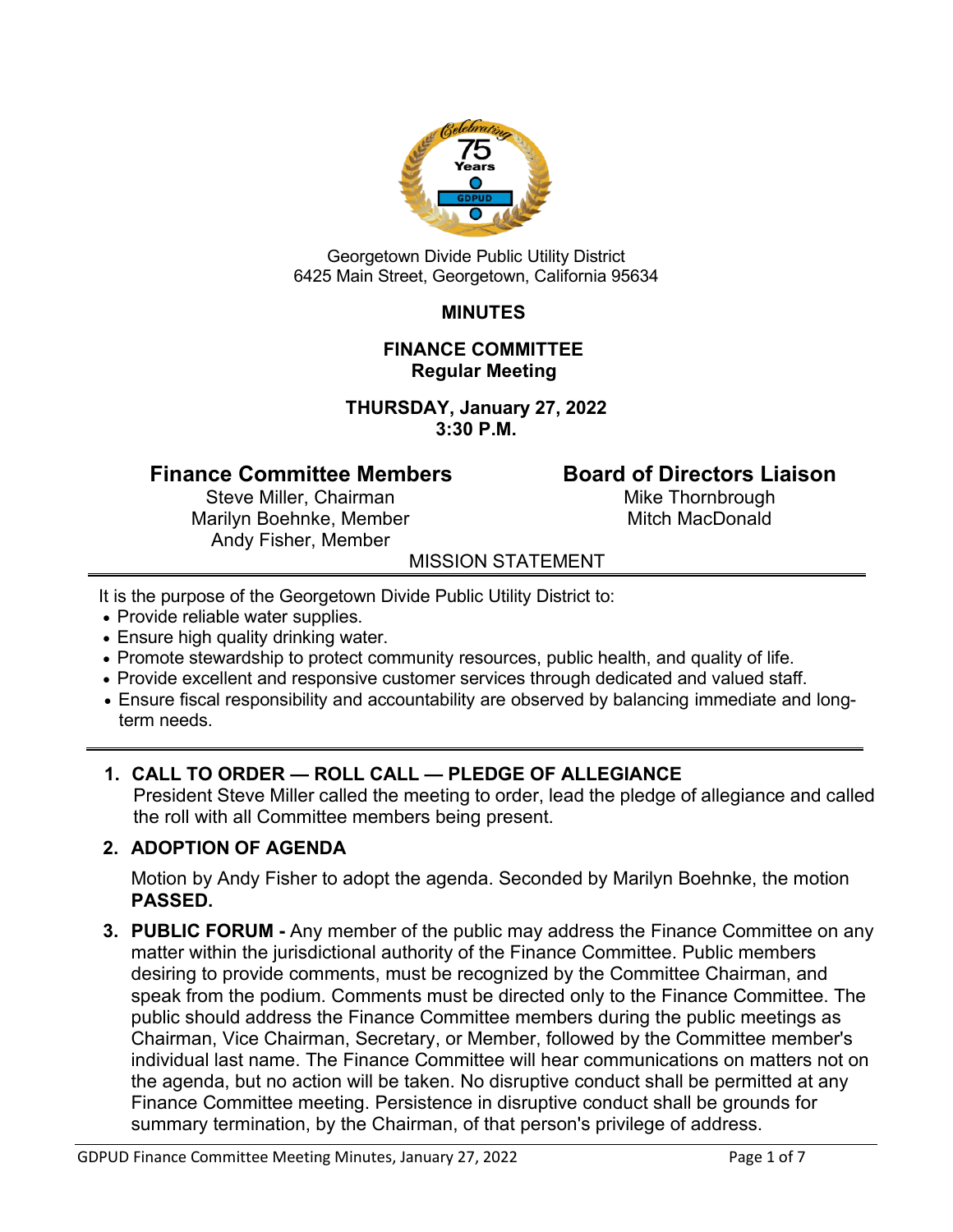## **4. APPROVAL OF MINUTES – MEETING OF December 2, 2021**

Steve Miller motioned the minutes of December 2, 2021 meeting be approved Andy Fisher seconded the motion. *The motioned PASSED.*

#### **5. FINANCE COMMITTEE MEMBER COMMITTEE COMMENTS AND REPORTS**

No comments or reports.

#### **6. OLD BUSINESS**

#### **A. Finance Committee Member Recruitment**

Marilyn Boehnke suggested a renewed effort to give public notice of the vacancies. Chairman Miller reported he has a potential applicant, but has not yet received a letter of intent or a resume. The individual has not been able to submit anything, so he would be at her place on Saturday to pick up an application.

The Admin. Assistant, Carol Arquette, reported an article regarding committee vacancies has been included in the GDPUD newsletter which was at the printers and should be mailed to all District customers shortly. Carol has a news release to forward to the local newspapers as a public service announcement, and email the same to the GDPUD mailing list (MailChimp)—a much more targeted audience. Director Thornbrough said he could also post the notice on Facebook. Andy Fisher inquired about the status of applicants for the Irrigation Committee. The recruitment for members had just begun. Chairman Miller suggested there may be more interest in the Irrigation Committee than for the Finance Committee.

Marilyn Boehnke asked if the District had a social media site. General Manager Adam Coyan said we used to. However, the account was grafted on to the personal page of the last General Manager so it got taken down. There is no way to revive that page. Marilyn Boehnke reminded everyone the committee policy states that vacancies should be posted to the District's social media. Adam Coyan has created a General Manager Facebook page. Andy Fisher suggested posting to the What's happening on the Divide and What's Actually happening on the Divide pages as they seem to get the most exposure within our District.

Andy Fisher also commented on the dilemma of only having only three members on the Finance Committee and needing all three for a quorum. If we get a tepid response to the recruitment efforts, he suggested the option of rather than two small committees, think about combining them and broadening the scope to have one robust committee such as the "Finance and Technical Advisory Committee" or something of that nature.

Director Thornbrough was posting the notice to the Facebook pages as suggested.

## **7. NEW BUSINESS**

#### **A. Election of Finance Committee Officers**

Chairman Miller reported that committee officers were considered to elect or re-elect each year. Marilyn Boehnke suggested holding off on the election until another member is recruited. As it stands now, if one committee member is absent, there can be no meeting. She questioned why we need to hold the election at this point. Chairman Miller mentioned he had been in the Chair position on and off for nearly three years, and this is the time of the year elections come up. He wanted to open it up for anyone who wants to be an officer. Marilyn Boehnke pointed out the Secretary basically has no duties—minutes etc. is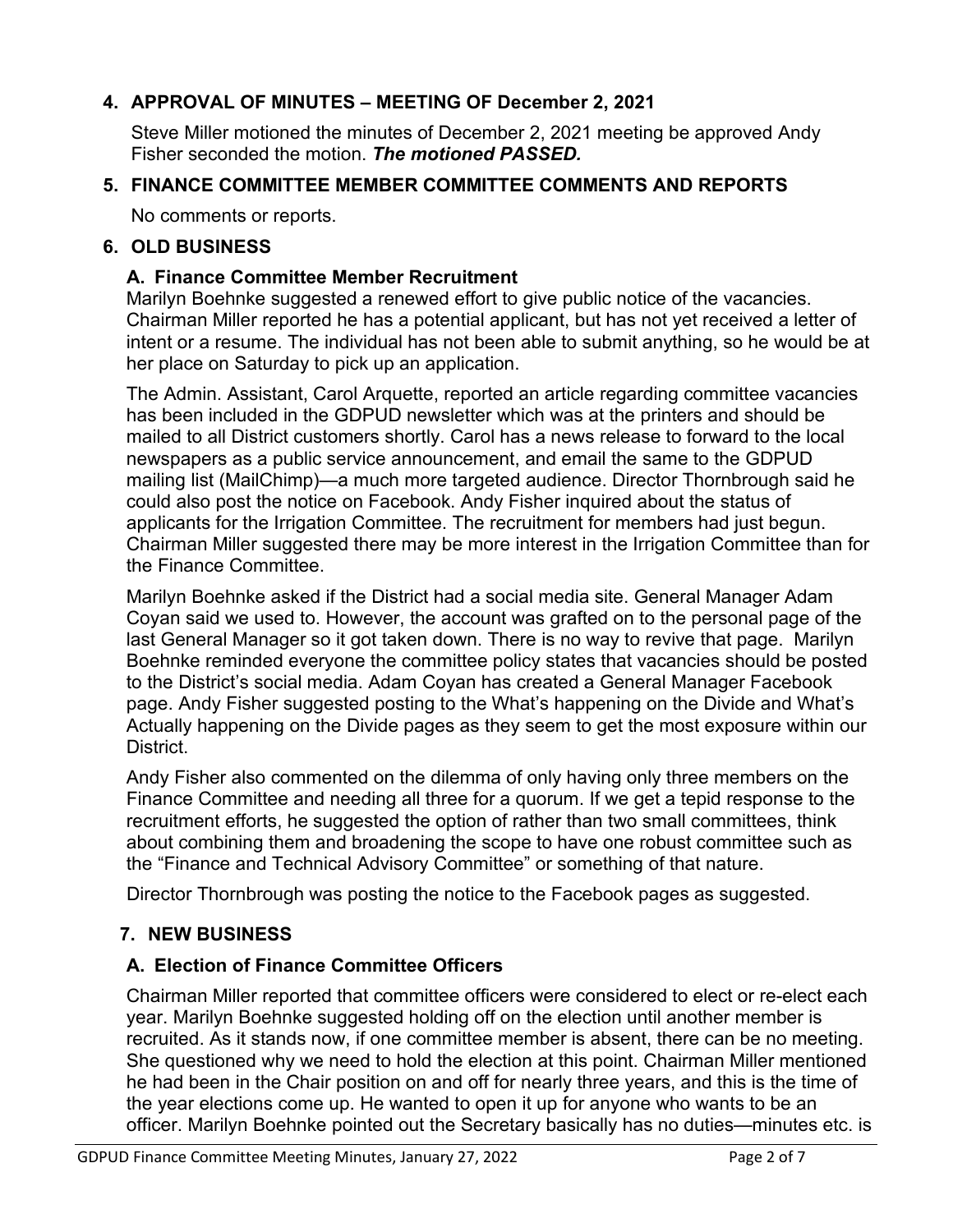specifically assigned to the staff committee clerk, the Vice Chair conducts the meeting in the absence of the Chair.

Andy Fisher motioned Chairman Miller remains Chair, Andy Fisher as Vice Chair and Marilyn Boehnke as Secretary for the coming year. Motion seconded by Marilyn Boehnke. Chairman Miller called the vote. Motioned **PASSED**

Chairman Miller, asked the Board Liaison if another election could be held if we get a new member. Director Thornbrough said he did not see any reason it couldn't be done. It was suggested the committee address the issue again when another member or two have been appointed.

## **B. Review of December 2021 Budget to Actuals**

Andy Fisher asked about the Admin General being at 60% of the year with us being only 43% through the year, (page 38 in the packet) General Manager Adam Coyan noted the report actually ended November 30, so this is not the most current December Budget to Actuals. He said the Admin General is high. It is really a seasonal thing because we have irrigation coming through the six-month budget is closer to the marks. As we go forward, we catch up until er hit irrigation season. It will look like we're under budget in the next two or three months because staff is charging time to Capital Improvement Plan (CIP) projects right now. As soon as the irrigation starts that's when things start moving quickly and we'll start burning through a lot of money in fuel and employee time as well. On the report that ends on December 30, we only went up 5% even though it was a month.

Andy Fisher asked if the General Manager sees any line items that look abnormal for where we should be mid-year given past fiscal years at mid-year. General Manager Adam Coyan said no, it's really normal. This budget was built on historical data, not even current historical data. The two years prior, the Interim General Manager tracked funds differently. They tracked the capital improvement projects as part of the general budget. So, for this budget we couldn't go to those two years prior as part of the general budget. I had to project backward for cost of living two years, then had to take the historical value starting in 2019. I really had to go back even further than 2017 and prior to the Steve Palmer years to get an average. Each General Manager is going to track things differently and put things in different categories. Back then, we weren't doing monthlies, just quarterlies. Quarterlies are much harder to track. If we come in within 10% on every category, we'd need to do a budget adjustment. However, I would be extremely proud in being able to project that. I'm still trying to stay on target for budget. We're cutting costs right now in different places just to stay on target.

Chairman Miller commented that he is compiling a spreadsheet with month-to-month budgeted amount, a year to date spent amount and a balance residing amount for this current year. He is building it so that we can add that to the next current year, and the next current year, etc. Then we have the historic data for what we actually spent month to month for the entire year for what's in our budget. In department 5500, Customer Service caught his attention—\$0 Office Supply was budgeted but currently spend over \$7000. He was curious as to why \$0 was budgeted.

The General Manager said he'd like to produce a budget outline with different categories for next year's budget and have the Finance Committee review it and make suggestions on what they would like to see as well so we could come up with an outline to begin with. We have the ability to go into each category and pull up invoices,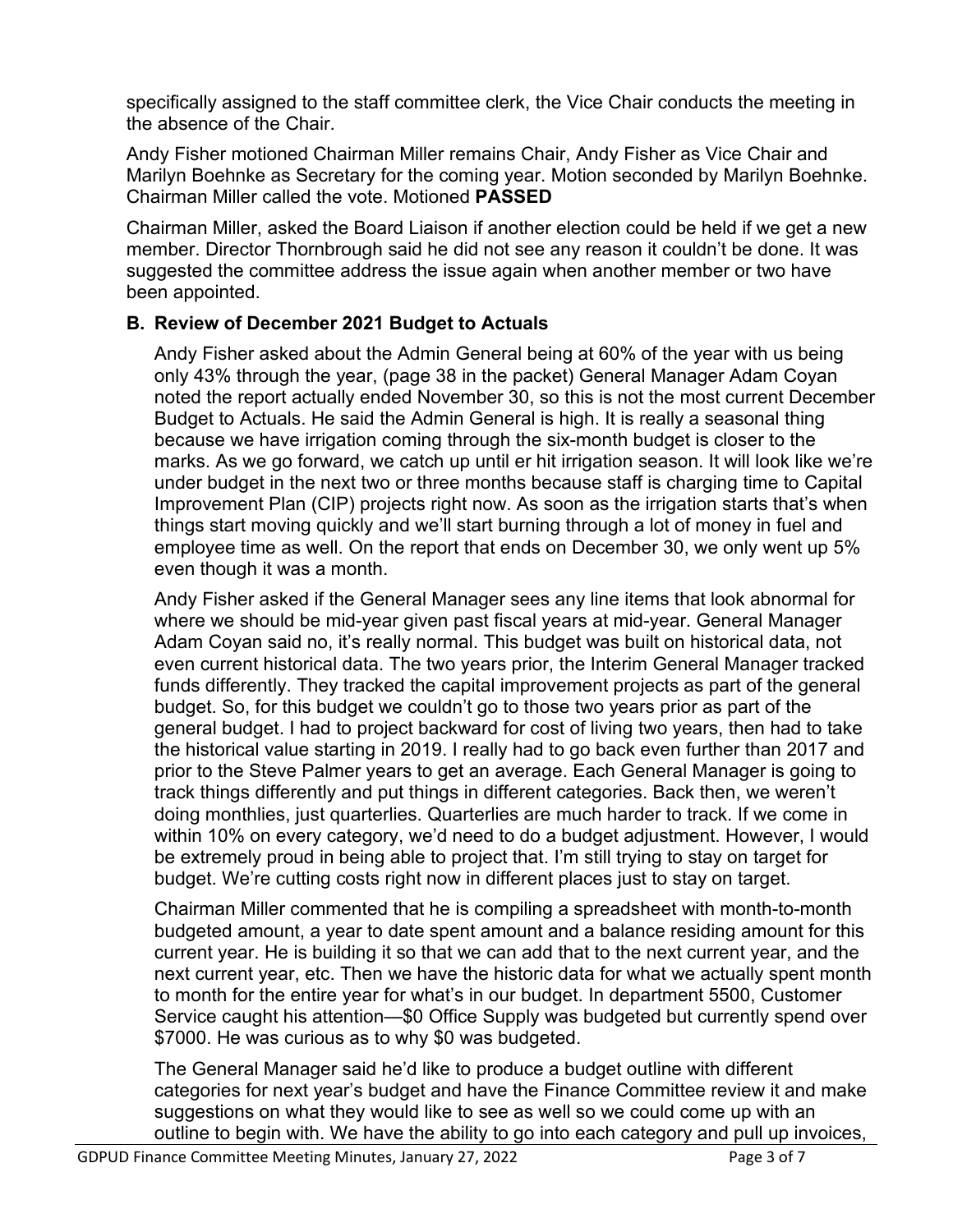such as hand tools, and see how much we spent. It would give us a better indication going forward with more transparency on where the money went.

Marilyn Boehnke said the budget outline idea sounded really good and suggested the Finance Committee move to ask the Board to direct the General Manager to develop the budget outline for budget planning purposes. Andy Fisher asked if the General Manager could put a template together to show folks. The General Manager said he'll start working on it, and it doesn't need Board direction. But for us to discuss it at the Finance Committee meeting, the Finance Committee needs the Board to direct that budget outline for budget planning purposes] be placed on the Finance Committee Agenda.

Chairman Miller stated he would confer with the General Manager about the work sheet he is putting together and how it could help in the budget planning process.

Director MacDonald pointed out that when the General Manager referred to "unnecessary expenses" he means of a lower priority or not mandatory line items for community outreach. We have a means of looking at our costs at a level that you can make an informed decision if their broken-down regarding newsletters and fliers and things like that. It's not unnecessary just a lower priority. The General Manager agreed.

### **C. Review Annual Audit for the Fiscal Year ending June 30, 2021**

Andy Fisher asked about Revenue from Irrigation Sales (page 8 of the Audit). For fiscal year 20 revenue was \$407,000 and has gone down, I think that might be a typo, in fiscal year 21 \$395,000, \$12,000 less over the fiscal year. So, what's happening with irrigation? Have we reached a point where raising rates has caused people to drop off of the irrigation customer list so that we're losing money?

The General Manager said when the rates were raised, some people got rid of the irrigation for sure. That's common, I wouldn't equate that to break-point pricing. If we wanted to do further analysis, we'd have to work with the rates in order to get a break point-pricing graph. I could look into the exact number of customers who dropped. We're looking at a 2–3% change. That could just be normal, I'd have to look at the historical values to get a good feel if those numbers change each year, depending on drought or not. There's not enough analysis here to make a determination.

Andy Fisher mentioned this gets at the heart of the task before the irrigation committee—if you raise rates and you don't make any more money or you lose money, where do we go from here. It is a fundamental problem; you have a very small rate payer base of 400 irrigation customers with a huge amount of infrastructure. Adam Coyan said it's kind of a "hot ticket" item either way because typically in an average year, Pilot Creek supplies enough drinking water even if we eliminated the dam and all storage we'd still have enough for drinking (typically). A serious drought would affect the flow of Pilot Creek then we would have big problems. Irrigation is needed as a community service and fire break. That's hard to put a price tag on. You can't compare it with treated water.

Director Thornbrough commented that the impact of the rate increase was felt the first year the increase was implemented. Back then we lost about 100 irrigation customers. The rates they have now are the same rates since the increase, they kept getting caught up in rates freezes. The difference between this year and last year could be rate related, but the major impact of losing customers was felt in the first one or two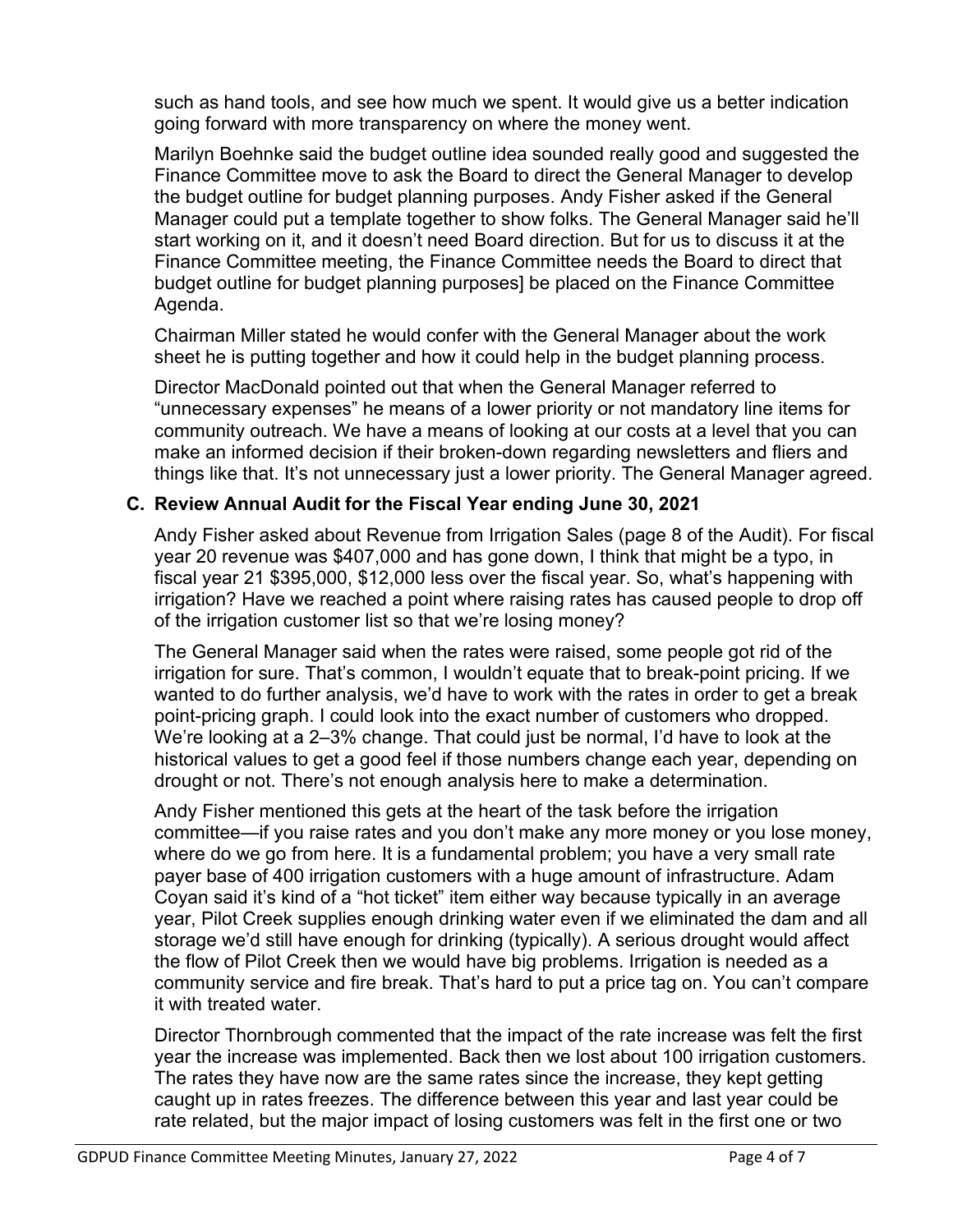years the rate increase was implemented.

Again, on page 8 of the Audit under Non-Operating Revenues and Contributions, table A–2, Andy Fisher asked about a possible typo \$3,424 million fiscal year 20, \$3,415 million fiscal year 21. Then on page 10 reiterates Non-Operating Revenues and Contributions in more detail it says 2020 was \$2893 million where page 8 said \$3.4 million. I'm not sure if there's a typo there or if there's some contribution to that just didn't carry across the two pages. I wanted to bring that up for somebody to take a look. Adam Coyan said the difference is the one on page 8 is the total Non-Operating Revenues and Contributions is \$3,424 million. Then come down to page 10, if you ad the \$2.8 million with the \$531,000 and the \$172,000, that will be the same number, the \$3,424 million. The typo here is the \$531,000 should have parenthesis like the next line. Andy Fisher said OK, that answers that, the other is just a curiosity the Hydroelectric Royalty Payments was at \$57,000 in the year 20 and went down to \$36,000 in 2021. That seems like a small amount to be in the Hydroelectric business. I presume we have expenses related to that too. Adam Coyan said going forward we could utilize the hydroelectric a lot more in some regards,

## **D. Study Treated Water Rate Freeze Impact and Possible Actions**

General Manager, Adam Coyan indicated we need to wait until we get the analysis back so we can make databased decisions. Then those decisions can be justified as to whether we need a rate increase or not. The discussion then, we'll know how much deficit we have going forward, we'll be able to project when we take over the two hydros we currently own that are under lease into the rate structure as well. Then it becomes a conversation as to when we want to raise rates and how much—a small annual increase if 1 or 2% or every three years a 5% increase or something like that.

Those are just examples, If we get the two hydros back, put in solar, it could mean we don't have to raise rates for years. That's what the studies will show—how much we need to raise rates or how much deficit or excess we have going forward.

Director Thornbrough commented that the objective of a rate increase is not only to cover costs, but also to have money left over every year to put toward Capital Improvement Projects. Last year's audit showed we had \$1,050,000 left over after all expenses put toward capital improvement projects. This last audit, we have \$130,000 more to put into capital improvement projects. So I think the rate freeze was completely justified. Like Adam said, we need to look to the future and other projects we want to do, but I have no reservations about freezing the rates again. If the trend keeps going, I'd say we freeze it again next year.

Steve Miller commented that we have lots of categories for reserve accounts. He'd like to know how much is enough in each of these reserve accounts and what they stand for, so that if we have enough that will factor in. Do we have the capacity to do more capital improvements? In the past it was apparent we could not get to all the projects in the first year. My suggestion would be building a reasonable Capital Improvement Plan that we can actually accomplish, and understanding what funds we need to have to do that, and building it to a cap. That has an impact on where we look at rate increase and where we need to go. One of the things I would like to see is what's the cap on the reserve accounts we have, when do we determine we have enough.

General Manager Adam Coyan stated it is common knowledge we have \$113,000,000 liability in the ground, just in our pipes. If we utilize contractors for replacing those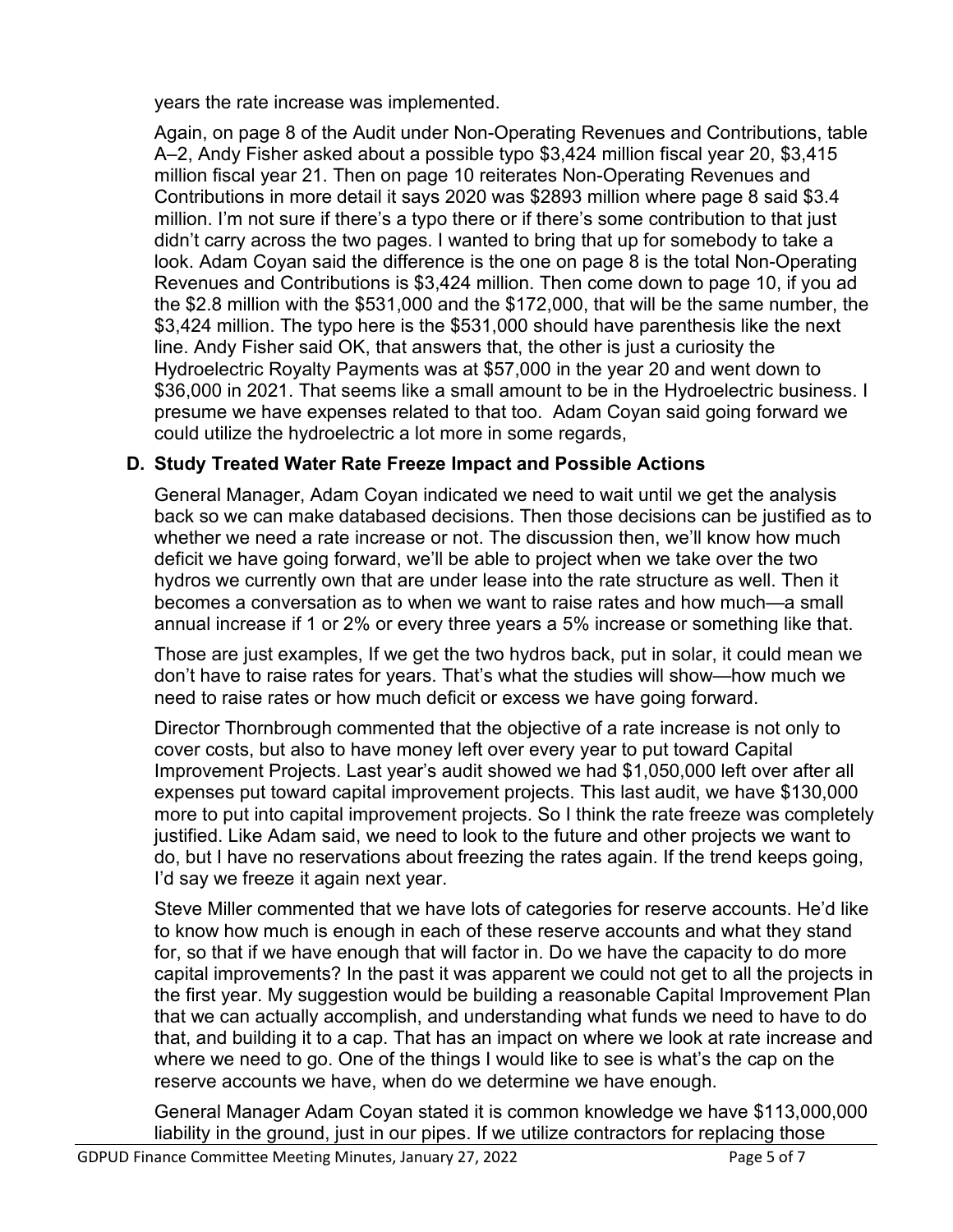pipes, we're looking at a typical 30% markup on labor and materials. We could instantly take more than \$30,000,000 off that figure if we hired in-house labor. When we get to this point, I would produce a cost base analysis so the Board can make that decision once we get all the other reports in so that we can see where we're going. This doesn't need to start right now. It needs to be tiered out based on how many miles of pipe we can replace a year, and the age of the pipes. That's the best way to go about it from a financial perspective because you're not paying a contractor's mark up, This just needs to be in the planning stage right now. If this is thought out, planned for and timed correctly, we might not need a rate increase.

Chairman Miller stated it's not just keeping what we have, which of course we need, but there's always the opportunity to lay more pipe.

Andy Fisher commented that in doing the cost analysis of using employees vs contract labor we need to include the cost of post retirement, benefits, the entire cost that goes with hiring new employees. Depending on the economy, sometimes the differential between prevailing wage and market is less and sometimes it's more. You don't know what kind of bids you'll get until you bid out. But comparing the two makes a lot of sense. He asked if the \$113,000,000 included ditches too or just pipe? Adam Coyan said it is strictly pipe, it does not include building, treatment plant, cost of living increase, salaries or any other liabilities that will increase with time. It is strictly pipes and that is figured at a lower rate than the current rate for price per foot installation. Due to the rural nature here, most of the pipes are alongside the road and we won't need to tear up infrastructure and replace full strips of roadway.

Adam Coyan does not anticipate all the related studies to determine the direction of rate increase recommendation until late August or September. The Castle report (assessment evaluation) will take 3 or 4 months. Then we need to do an assets management plan; we need a rate study which will take into consideration the staffing levels, the salary survey, and the Board approved RFPs. The rate study will be kind of a timeline for the future where we will be able predict future rates. The Finance Committee is going to be pretty involved in all this as we go forward.

#### **E. Review Conceptual Agenda Timeline for possible update amendment to the Board of Directors**

General Manager Adam Coyan stated this is a planning tool for future agendas and needs to be revised going forward so we aren't always behind and reactionary. Items are listed on the chart at the Boards direction and are automatically included on the Finance Committee's agenda. The notes indicate some examples as to why the timeline needs to be reorganized. The reorganization will help put the committee in a better advisory role rather than simply a "rubber stamp" position. Insofar as it is part of Board policy, whatever timeline the committee comes up will need to be presented for Board approval.

General Manager suggested the committee members review the chart and bring recommendations to the next Board meeting. Steve Miller suggested the Committee should have the ability to propose things the Board hasn't thought of. Then it is taken back to the Board for approval.

#### **8. AGENDA ITEMS FOR NEXT FINANCE COMMITTEE MEETING**

Steve Miller asked the Committee for items for the next agenda

- Agenda Conceptual Timeline revision
- Budget Outline for Budget Planning